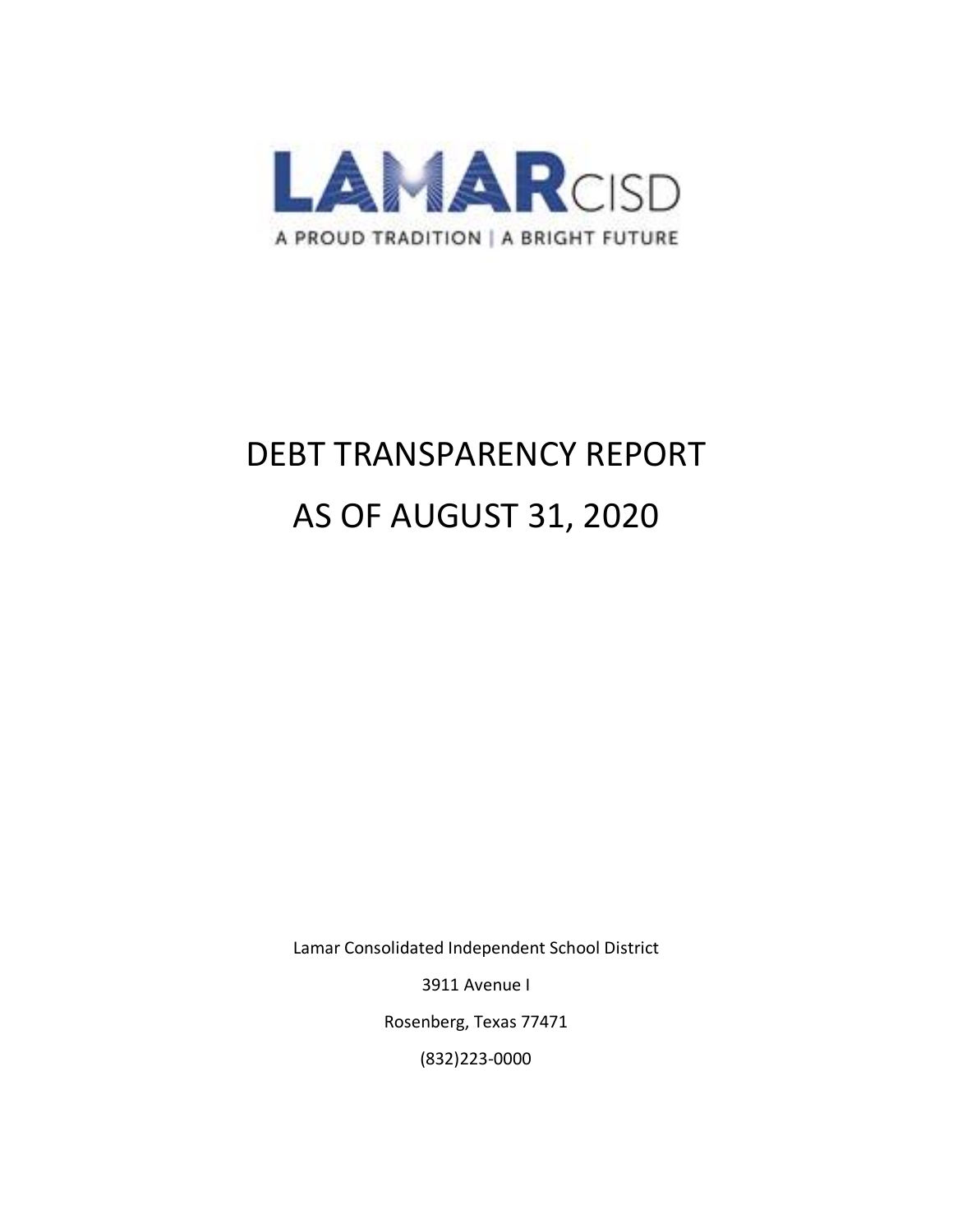#### **Lamar Consolidated ISDApproved Bond Authorizations by Voters As of August 31, 2020**

|                           |             |                          |                            | Authorization |                                                                                                                             |           |
|---------------------------|-------------|--------------------------|----------------------------|---------------|-----------------------------------------------------------------------------------------------------------------------------|-----------|
|                           |             |                          | <b>Total Authorization</b> | Per Capita    |                                                                                                                             | Repayment |
| <b>Authorization Year</b> | Issued      | <b>Unissued</b>          | Amount                     | (191, 391)    | Purpose for which Debt Obigation was Authorized                                                                             | Source    |
| 2011                      | 249,159,215 | $\overline{\phantom{a}}$ | 249,159,215                |               | Construction, acquisition and equipment of school buildings, and<br>1.302 purchase the necessary sites and new school buses |           |
| 2014                      | 240,647,552 | ٠                        | 240,647,552                |               | Construction, acquisition and equipment of school buildings, and<br>1.257 purchase the necessary sites and new school buses |           |
| 2017                      | 445,451,000 | ۰                        | 445,451,000                |               | Construction, acquisition and equipment of school buildings, and<br>2,327 purchase the necessary sites and new school buses |           |

#### **Other Information Per Government Code Section 140.008(b)(3):**

#### *Repayment Source:*

(a) Debt Service Fund- accounts for the resources accumulated and payments made for principal and interest on long-term general obligation debt of governmental funds. The primary revenue source is local ad valorem property taxes levied specifically for debt service

#### **Current credit rating given by any nationally recognized credit rating organization to debt obligations of the political subdivision:**

|                                    | Permanent          |                      |
|------------------------------------|--------------------|----------------------|
|                                    | School             | Underlying           |
|                                    | <b>Fund Rating</b> | <b>Credit Rating</b> |
| Moody's Investors Service:         | Aaa ENH            | Aa2                  |
|                                    |                    |                      |
| Standard & Poor's Rating Services: | AAA                | AA                   |

#### **Per Capita Information:**

| Per Capita | 191.391                       |
|------------|-------------------------------|
| Year       | 2020                          |
| Source     | <b>Texas Municipal Report</b> |

NOTE: Issued amount includes \$90,000,000, Series 2014A in refunding, authorization year 2011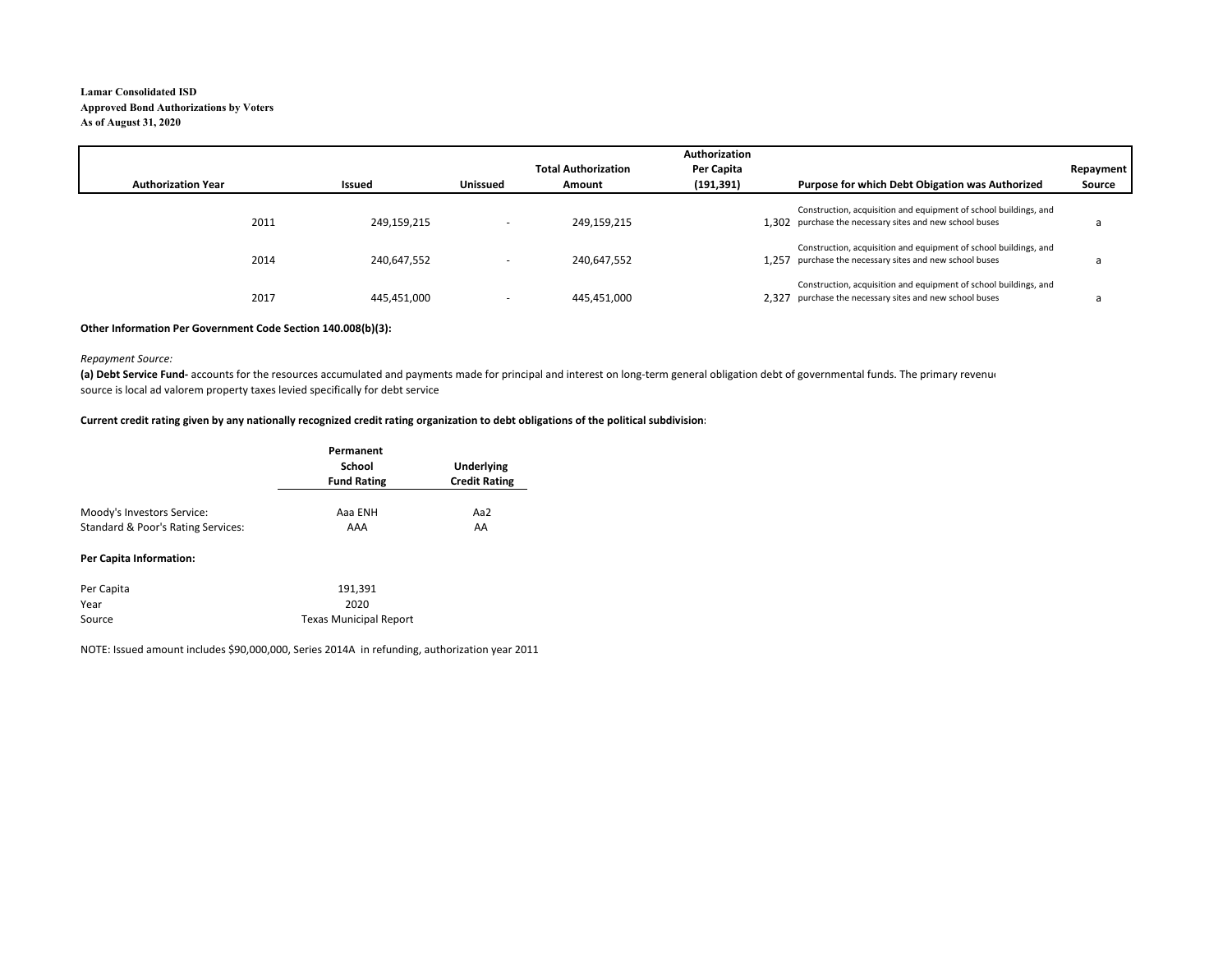## **Lamar Consolidated ISD Combined Principal and Interest Requirement As of August 31, 2020**

| <b>Year Ending</b> | outstanding, as of August $31, 2020, 10110W$ . |                 |                 | Outstanding<br><b>Debt Per Capita</b> |
|--------------------|------------------------------------------------|-----------------|-----------------|---------------------------------------|
| August 31,         | Principal                                      | <b>Interest</b> | <b>Totals</b>   | (191, 391)                            |
| 2021               | 26,465,000                                     | 49,106,482      | 75,571,482      | 395                                   |
| 2022               | 27,760,000                                     | 47,478,789      | 75,238,789      | 393                                   |
| 2023               | 29,665,000                                     | 46,084,250      | 75,749,250      | 396                                   |
| 2024               | 31,390,000                                     | 44,700,012      | 76,090,012      | 398                                   |
| 2025               | 33,950,000                                     | 43,167,563      | 77,117,563      | 403                                   |
| 2026               | 30,355,000                                     | 41,559,938      | 71,914,938      | 376                                   |
| 2027               | 32,175,000                                     | 39,996,688      | 72,171,688      | 377                                   |
| 2028               | 33,820,000                                     | 38, 346, 813    | 72,166,813      | 377                                   |
|                    |                                                |                 |                 |                                       |
| 2029               | 35,495,000                                     | 36,673,263      | 72,168,263      | 377                                   |
| 2030               | 37,120,000                                     | 35,055,212      | 72,175,212      | 377                                   |
| 2031               | 38,815,000                                     | 33,359,087      | 72,174,087      | 377                                   |
| 2032               | 40,770,000                                     | 31,557,075      | 72,327,075      | 378                                   |
| 2033               | 42,545,000                                     | 29,786,368      | 72,331,368      | 378                                   |
| 2034               | 43,950,000                                     | 27,969,950      | 71,919,950      | 376                                   |
| 2035               | 45,775,000                                     | 26,149,075      | 71,924,075      | 376                                   |
| 2036               | 47,675,000                                     | 24,246,575      | 71,921,575      | 376                                   |
| 2037               | 40,155,000                                     | 22,369,650      | 62,524,650      | 327                                   |
| 2038               | 41,870,000                                     | 20,650,275      | 62,520,275      | 327                                   |
| 2039               | 36,335,000                                     | 19,027,650      | 55,362,650      | 289                                   |
| 2040               | 37,945,000                                     | 17,420,750      | 55,365,750      | 289                                   |
| 2041               | 39,710,000                                     | 15,653,075      | 55,363,075      | 289                                   |
| 2042               | 41,600,000                                     | 13,773,475      | 55, 373, 475    | 289                                   |
| 2043               | 43,535,000                                     | 11,834,750      | 55,369,750      | 289                                   |
| 2044               | 45,455,000                                     | 9,908,275       | 55, 363, 275    | 289                                   |
| 2045               | 47,350,000                                     | 8,009,375       | 55,359,375      | 289                                   |
| 2046               | 42,035,000                                     | 6,252,650       | 48,287,650      | 252                                   |
| 2047               | 43,680,000                                     | 4,605,850       | 48,285,850      | 252                                   |
| 2048               | 38,140,000                                     | 3,039,000       | 41,179,000      | 215                                   |
| 2049               | 30,060,000                                     | 1,746,675       | 31,806,675      | 166                                   |
| 2050               | 25,630,000                                     | 706,725         | 26,336,725      | 138                                   |
| 2051               | 7,720,000                                      | 115,800         | 7,835,800       | 41                                    |
|                    | \$1,138,945,000                                | \$750,351,115   | \$1,889,296,115 | $\mathbb{S}$<br>9,871                 |

Annual requirements to amortize all bonded long-term debt outstanding, as of August 31, 2020, follow: **Outstanding**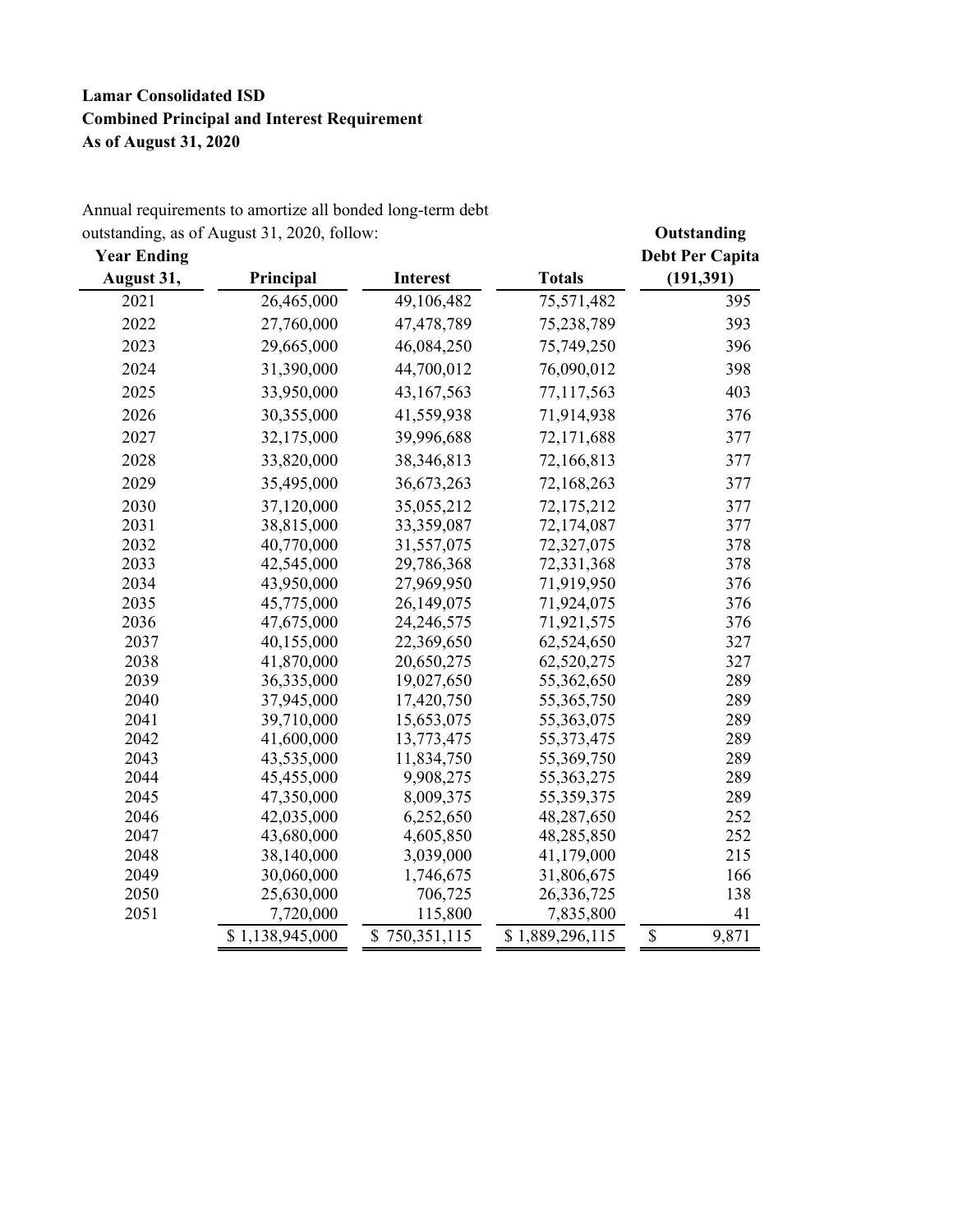### **Lamar Consolidated ISD Bond Status By Series (New Money and Principal Only) As of August 31, 2020**

| <b>Series</b>                                                 | Original<br><b>Issue</b><br>Amounts * | <b>Spent</b>      | Unspent**         |
|---------------------------------------------------------------|---------------------------------------|-------------------|-------------------|
|                                                               |                                       |                   |                   |
| Unlimited Tax Schoolhouse and Refunding Bonds<br>Series 2012A | 110,000,000                           | 107,393,086       | 2,606,914         |
| Unlimited Tax Schoolhouse Bonds<br>Series 2014B               | 49,159,215                            | 48,623,283        | 535,932           |
| Unlimited Tax Schoolhouse Bonds<br>Series 2015                | 145,600,000                           | 140,550,711       | 5,049,289         |
| Unlimited Tax Schoolhouse Bonds<br>Series 2017                | 95,047,552                            | 77,162,406        | 17,885,146        |
| Unlimited Tax Schoolhouse Bonds<br>Series 2018                | 300,000,000                           | 160,876,694       | 139, 123, 306     |
| Unlimited Tax Schoolhouse Bonds<br>Series 2019                | 145,451,000                           | 5,699,225         | 139,751,775       |
|                                                               |                                       |                   |                   |
|                                                               | 845,257,767                           | \$<br>540,305,403 | \$<br>304,952,364 |

\* Refunding Bonds are not included in this schedule

\*\* Includes investment earnings and premiums remaining unspent, and/or interest that is pending transfer to the Debt Service Fund at 8/31/20.

NOTE: Variable Rate Unlimited Tax Series 2014A was refunded during fiscal year 2020